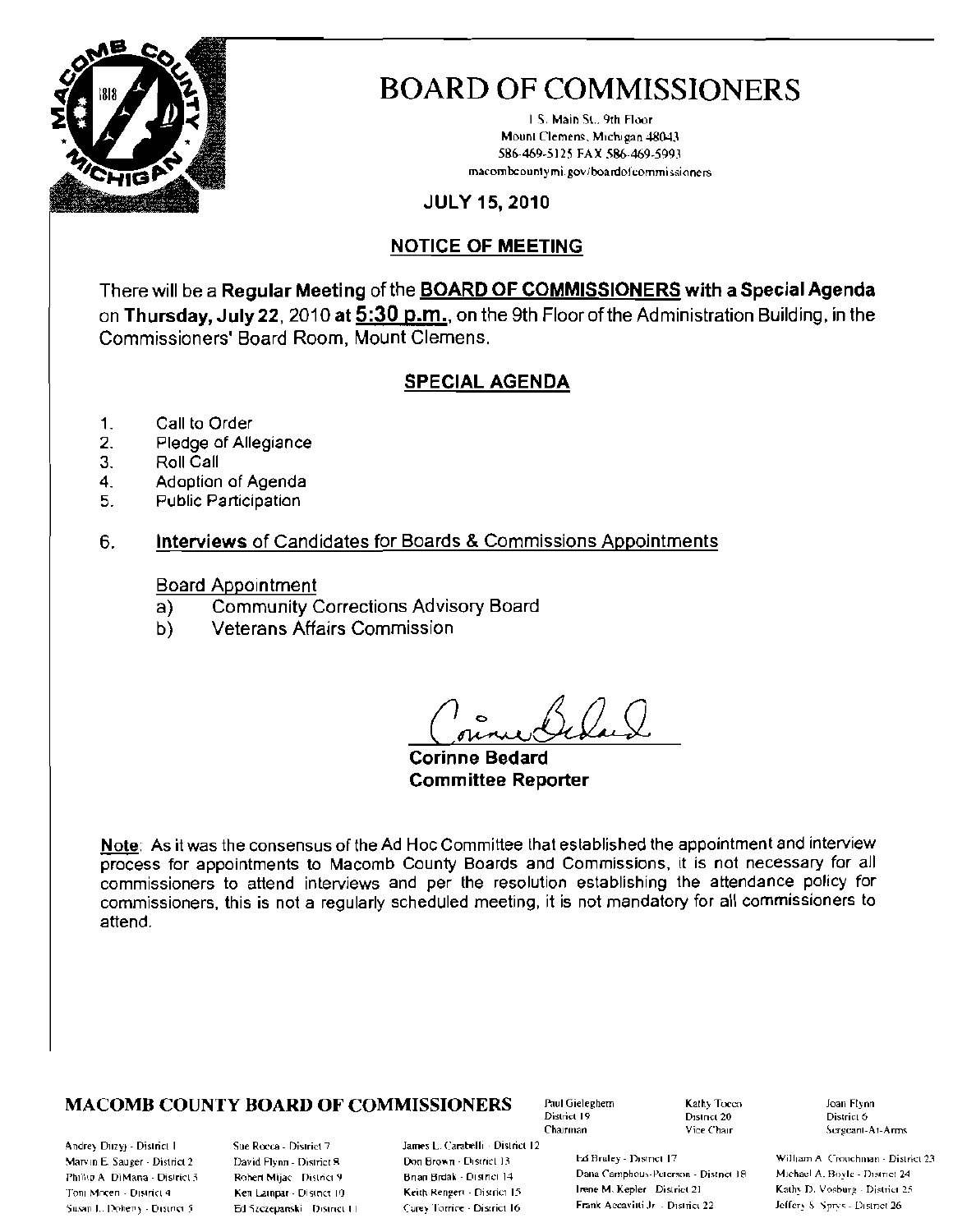# **SUMMARY OF APPOINTMENTS - JULY 22, 2010**

# Appointments made by Majority Vote of the Full Board:

#### **Communitiy Corrections Advisory Board**

- 2 vacancies for unfulfilled terms:
- 1 "Business Community" rep; term upon appointment to March 31,2011.
- 1 application for appointment received **-Grace Shore**
- 1 "Police Chiefs" representative, term upon appointment to March 31, 2012.
- 1 application for appointment received -Chief **Fred** Posavelz

#### **Veterans Affairs Commission**

- 1 vacancy for 4-year term August 1, 2010 to July 31, 2014:
- 1 application for appointment received **-Fred Warner**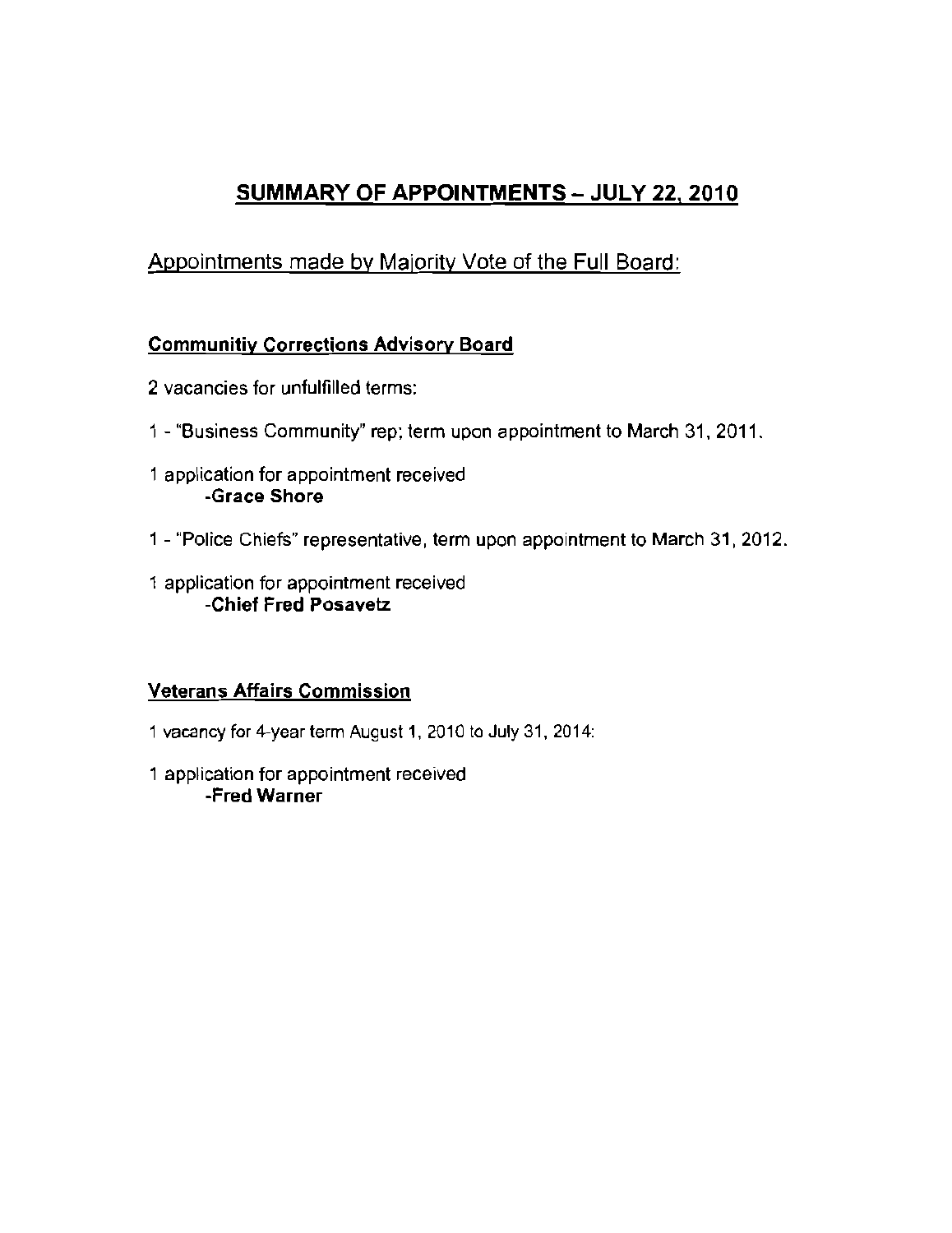

# **BOARD OF COMMISSIONERS**

1 S. Main St., 9th Floor Mount Clemens, Michigan 48043 586-469-5125 FAX 586-469-5993 macombcountymi.gov/boardofcommissioners

July 22, 2010

TO:

Honorable Commissioners

FROM:

Paul Gieleghem, Chairman  $\mathcal{H}_{\mathcal{A}}$ 

RF<sup>.</sup> Appointments to the Community Corrections Advisory Board

The members of the Community Corrections Board request the Board of Commissioners concur with their recommendations of the following for appointment to the Community Corrections Advisory Board.

Appointments:

- Grace Shore, "Business Community" Term: Upon appointment to 3/31/2011
- Chief Fred Posavetz, "Police Chiefs"  $\bullet$ Term: Upon appointment to 3/31/2012

Thank you.

:pd

## **MACOMB COUNTY BOARD OF COMMISSIONERS**

Andrey Duzyj - District 1 Marvin E. Sauger - Dismet 2 Phillip A. DiMaria - District 3 Toni Moceri - District 4 Susan L. Doherty - District 5

Sue Rocca - District 7 David Flynn - District 8 Robert Mijac - District 9 Ken Lampar - District 10 Ed Szezepanski - District III

District 19 Chairman James L. Carabelli - District 12 Don Brown - District 13 Brian Brdak - District 14

Keith Rengert - District 15

Carey Tornce - District 16

Ed Bruley - Downet 17

Paul Gieleghem

Kathy Tocco **District 20** Vice Chair

Joan Flynn District 6 Sergeant-At-Arms

Dana Camphous-Peterson - District 18 frene M. Kepler - District 21 Frank Accavith Jr. - Disinct 22

William A. Crouchman District 23 Michael A. Boyle - District 24 Kathy D. Vosburg - District 25 Jeffery S. Sprys - District 26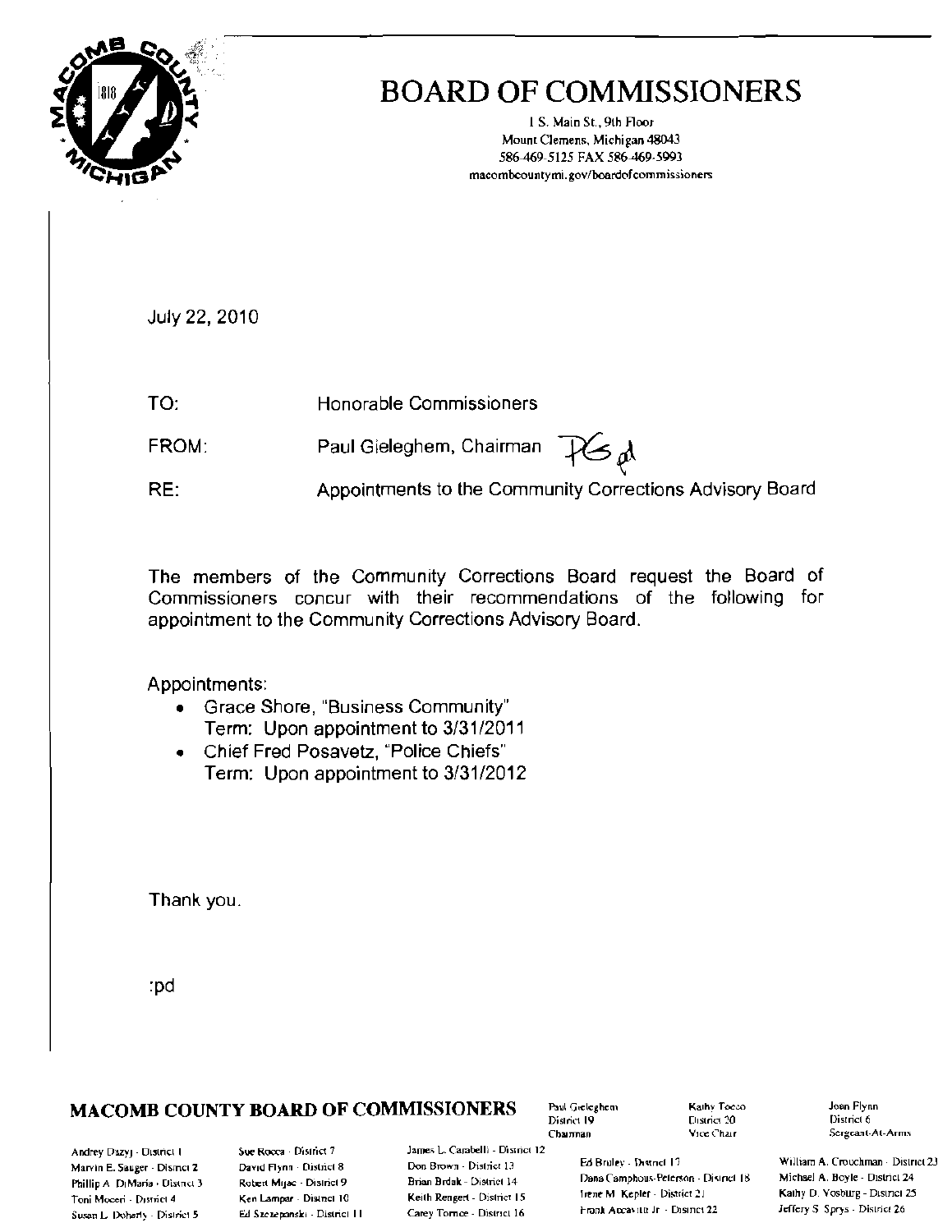

State of Michigan **CIRCUIT COURT SIXTEENTH JUDICIAL CIRCUIT** 

**HON. PETER J. MACERONI**  CIRCUIT COURT JUDGE

**DARLA J. MASINICK**  (586) 469·5822

July 12, 2010

Paul Gieleghem, Chair Macomb County Board of Commissioners One South Main Street,  $9<sup>th</sup>$  Floor Mt. Clemens. Ml 48043

RE: Community Corrections Advisory Board Appointments

Chairman Gieleghem.

Please be advised that the following Community Corrections Advisory Board members' resigned from our Board. due to the death of Lillian Adams, our member representing "Business Community" and the retirement of Police Chief of St. Clair Shores Charles Burnett, representing Police Chiefs. Grace Shore, Chair of Central Macomb Chamber of Commerce, has agreed to represent the "Business Community", term to expire 3/31/2011. Clinton Township Police Chief Fred Posavetz has agreed to represent Police Chiefs, term to expire 3/31/2012. The Community Corrections Advisory Board voted to recommend the appointment of these individuals to the full Board of Commissioners.

Attached to this letter are the completed applications of both candidates.

Sincerely.

Chair, Macomb County Community Corrections Advisory Board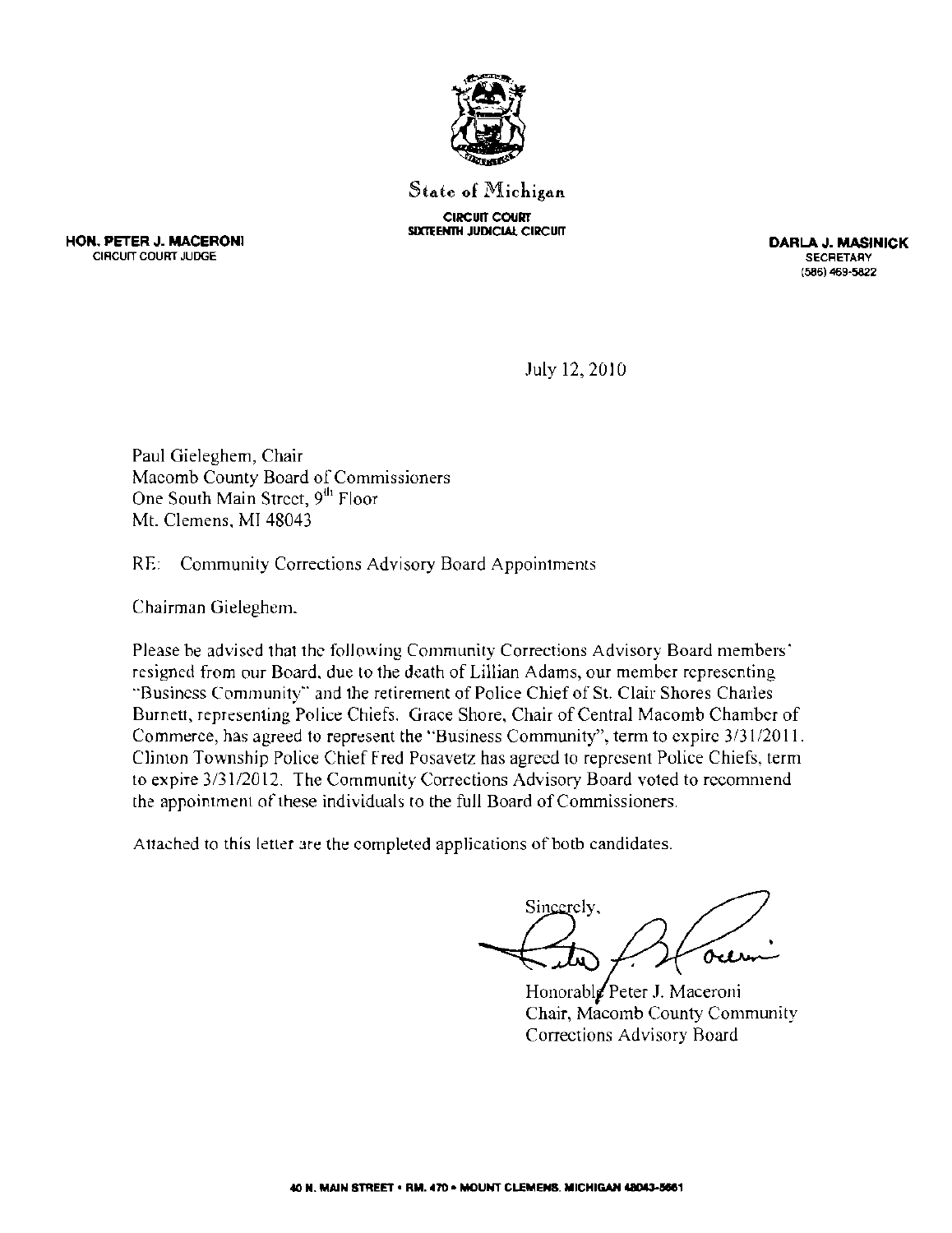#### APPLICATION FOR APPOINTMENT MACOMB COUNTY BOARD OR COMMISSION

(Please nole only legible applications can be considered)

| I, $\_\$ Grace M. Shore_____________, hereby make application for appointment to $\_\_\_\_\_\_$<br>Name                                                                 |               |                                   |
|-------------------------------------------------------------------------------------------------------------------------------------------------------------------------|---------------|-----------------------------------|
| Macomb County Community Corrections Advisory Board_for _10 months_etcome from _upon appointment_<br>Name of Board or Commission Number of years Exact Dates of Appointm |               | <b>Exact Dates of Appointment</b> |
| to _March 31, $2011$ _____.                                                                                                                                             |               |                                   |
| <u>TO THE MACOMB COUNTY BOARD OF COMMISSIONERS:</u>                                                                                                                     |               |                                   |
| STATE OF MICHIGAN)<br>)SS<br><b>COUNTY OF MACOMB)</b>                                                                                                                   |               |                                   |
| 1. I reside at __17305_Averhill Blvd_________Macomb Township_______________48042__<br>Street                                                                            | <b>City</b>   |                                   |
| $Macomb$ county county and have since 2004                                                                                                                              |               |                                   |
|                                                                                                                                                                         |               |                                   |
| Telephone: __586-677-0607___________________________Cell Phone: __586-909-0088__________                                                                                |               |                                   |
|                                                                                                                                                                         |               |                                   |
| 2. I am at least 18 years of age: Yes $\times$ No $\Box$                                                                                                                |               |                                   |
| 3. I am currently registered to vote: Yes XNo all                                                                                                                       |               |                                   |
| 4. Citizen of _Macomb_<br>Country                                                                                                                                       |               |                                   |
|                                                                                                                                                                         |               |                                   |
|                                                                                                                                                                         |               |                                   |
| a. Indicate nature of your work: _General Purpose Business Organization serving                                                                                         | Macomb County |                                   |
| b. Title: CEO                                                                                                                                                           |               |                                   |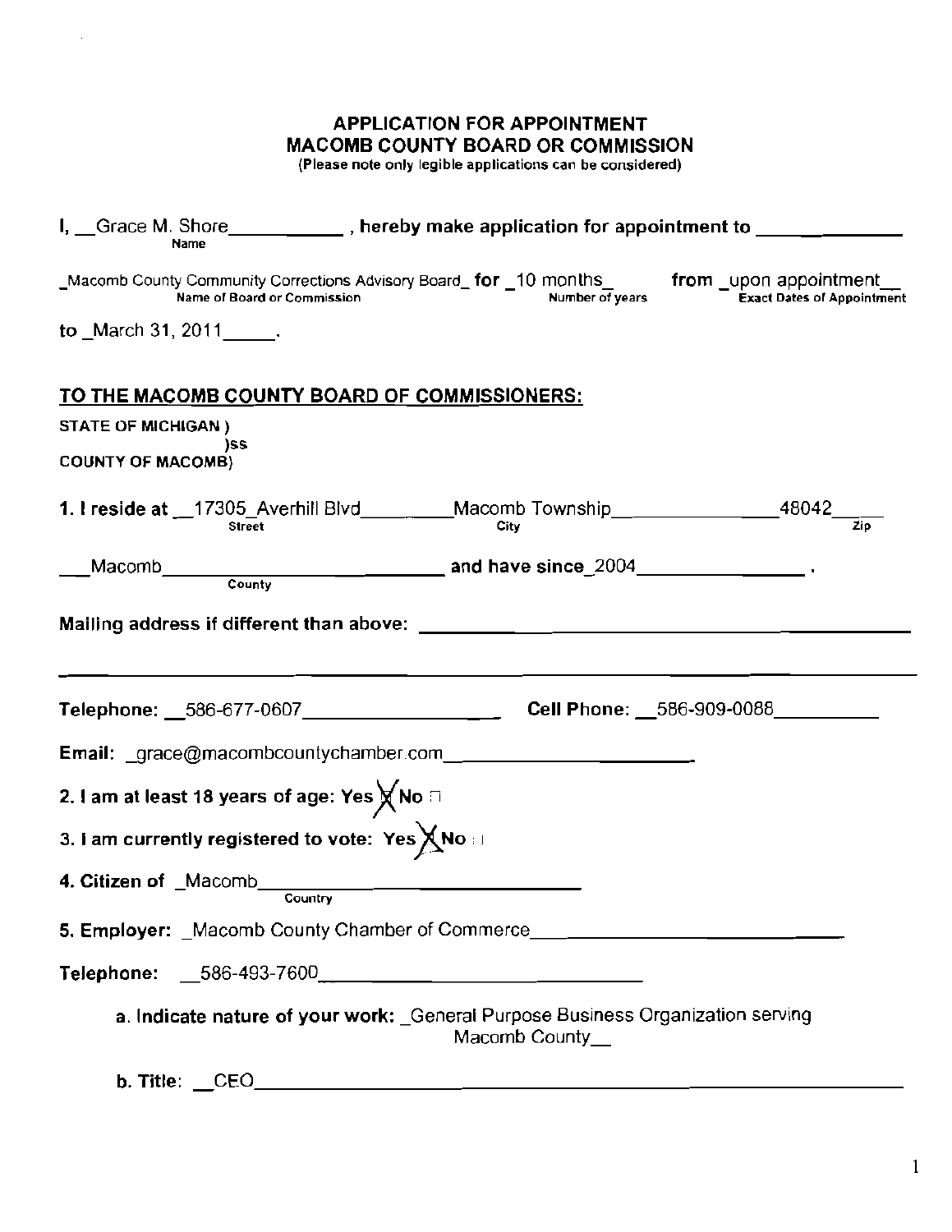#### 6. Educational level and degrees received:

Masters of Science in Administration - Central Michigan Bachelor of Science and Administration - Northwood University

### 7. I presently hold the following appointments and elected positions:

\_Chairman of Macomb County Economic Development Commission \_---..=======:- \_ Tille Appointment or Election Dale

| Title | <b>Appointment or Election Date</b> |
|-------|-------------------------------------|
|       |                                     |
| Title | <b>Appointment or Election Date</b> |

#### 8. Previously held appointments and/or elected positions:

| _Macomb County Building Authority |              |  |
|-----------------------------------|--------------|--|
| Title                             | Dates Served |  |
|                                   |              |  |

Title Dates Served

**Title** Dates Served

9. Have you even been convicted of a felony? If yes, list each, giving date, nature of offense or violation, name and location of court, the penalty imposed, if any, or the disposition of the case. A conviction will not automatically bar you from an appointment.

10. Do you have a conflict of interest or a potential conflict of interest such as a financial or business interest in any contracts, grants, permits, etc. with Macomb County? If so, list the interest (except where required for the appointment).

 $N/A$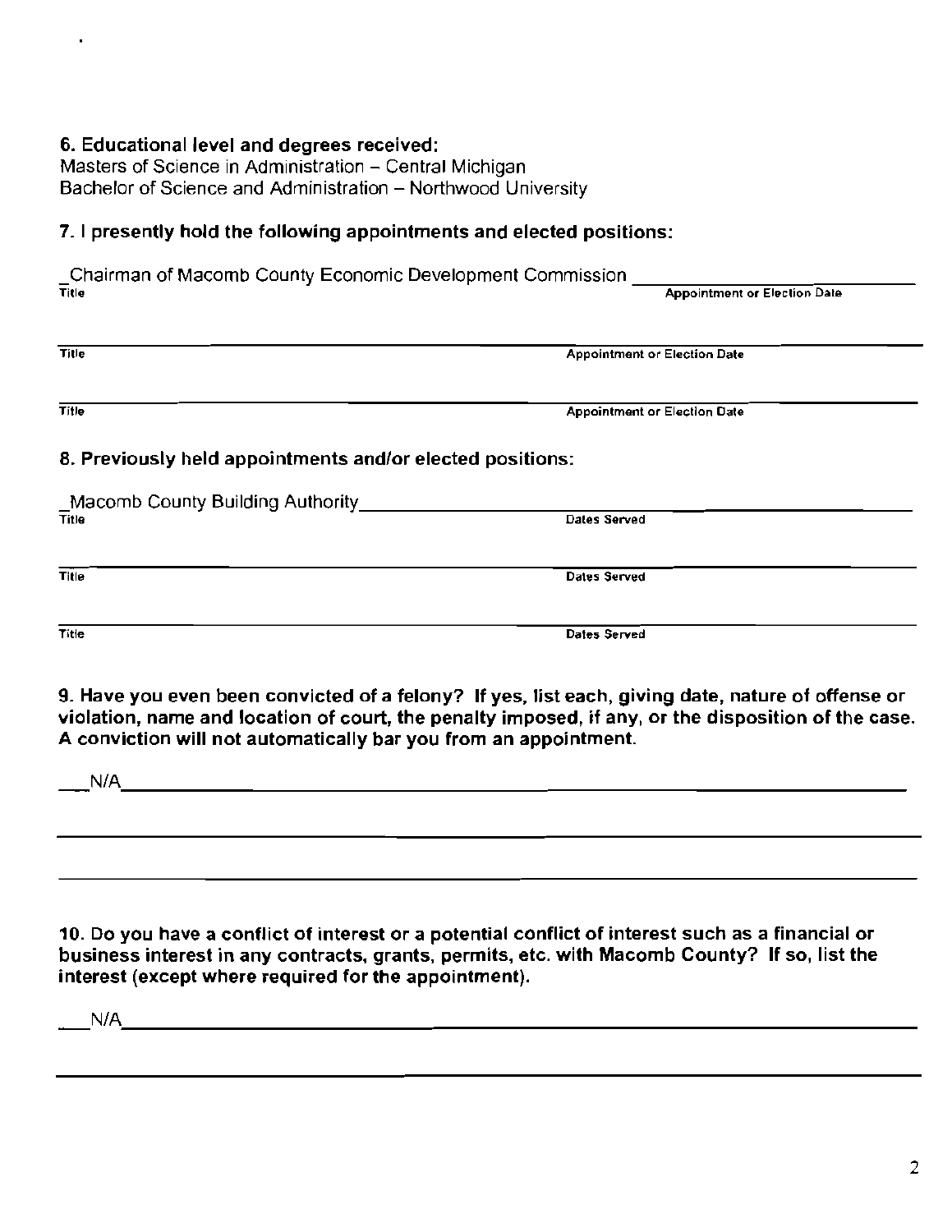11. List any family members who are or have been employed by Macomb County or are or have been elected to County offices.

L.

| the control of the control of the control of the control of the control of the control of the control of the control of the control of the control of the control of the control of the control of the control of the control |
|-------------------------------------------------------------------------------------------------------------------------------------------------------------------------------------------------------------------------------|
| 12. Is this an application for reappointment? Yes $\oplus$ No $\chi$                                                                                                                                                          |
| If yes, how many years have you served on this board? ___________________________                                                                                                                                             |
| Please indicate your attendance record for the term(s) served $\frac{1}{N_0}$ are meetings attended $\frac{1}{N_0}$ . of meetings held                                                                                        |
|                                                                                                                                                                                                                               |
|                                                                                                                                                                                                                               |
|                                                                                                                                                                                                                               |
|                                                                                                                                                                                                                               |
| 13. Briefly indicate your qualifications for appointment to this specific board and why you<br>believe your appointment will benefit Macomb County.                                                                           |
|                                                                                                                                                                                                                               |
|                                                                                                                                                                                                                               |
|                                                                                                                                                                                                                               |

3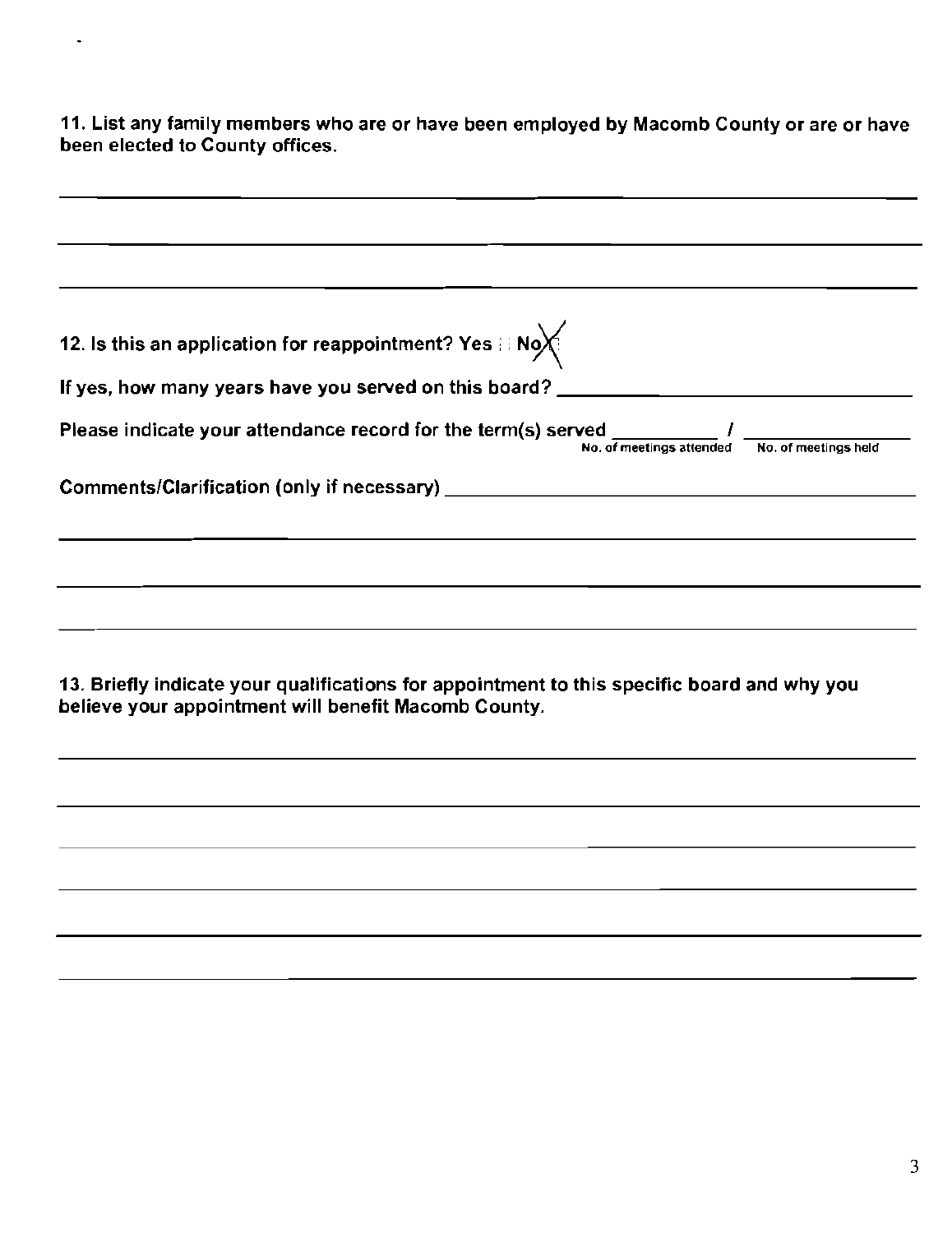I hereby apply for appointment to Macomb County Community Corrections Advisory Board and do swear or affirm that (1) if appointed, I will comply with all statutory and other requirements and obligations of my appointment; (2) if I cease to comply with such requirements, I automatically forfeit said appointed position; (3) I hold no position or appointment which is a conflict of interest with the appointed position applied for; and (4) to the best of my knowledge and belief, I possess the requisite qualifications for the office I am seeking.

Signature Name (Print or Type)

**Subscribed and sworn to before me this**   $day$  of  $OMau$  , 2010. " Notarv Public Macomb County, Michigan My commission expires:  $\frac{\partial}{\partial \alpha}$  ,  $\frac{\partial}{\partial \beta}$  ,  $\frac{\partial}{\partial \beta}$ 

Note: Applicants  $\text{may} - \text{but it is not required} - \text{attach additional information}$ pertaining to this Applicalion for Appointment jf attachments do not exceed the maximum for each item listed below:

- $\bullet$  Resume up to one page
- Letter of Reference up to two pages
- $\blacksquare$  Letter of Intent  $\blacksquare$  up to one page

The following is for Board Office use only:

Overseeing committee, ~~~~r(f(h2l1...5 Chair Review for Compliance: . l (Commissioner Sign-off)

(revised 02/09 pd)

•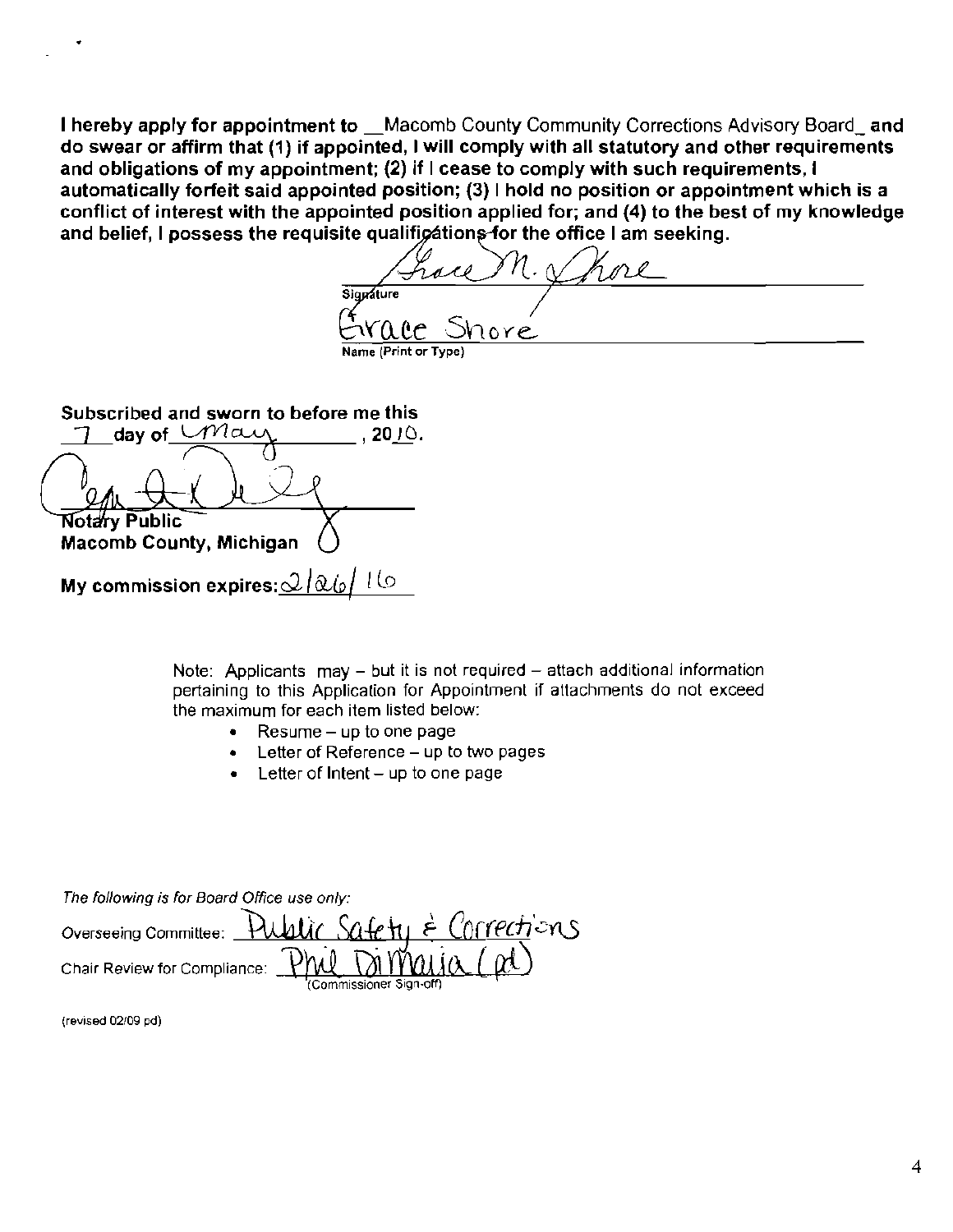# **APPLICATION FOR APPOINTMENT MACOMB COUNTY BOARD OR COMMISSION**

 $\blacksquare$ 

(Please note only legible applications can be considered)

| Fred Posavetz                                                    | , hereby make application for appointment to $\frac{\text{Commuty}}{\text{Commuty}}$ |
|------------------------------------------------------------------|--------------------------------------------------------------------------------------|
| Name                                                             |                                                                                      |
| Corrections Advisory Board                                       | for 1 Year<br>from                                                                   |
| Name of Board or Commission                                      | <b>Exact Dates of Appointment</b><br>Number of years                                 |
| <u>to ____________________________</u>                           |                                                                                      |
| TO THE MACOMB COUNTY BOARD OF COMMISSIONERS:                     |                                                                                      |
| <b>STATE OF MICHIGAN)</b>                                        |                                                                                      |
| ISS<br><b>COUNTY OF MACOMB)</b>                                  |                                                                                      |
|                                                                  | 1. I reside at 46132 Ben Franklin Dr., Shelby Township, MI 48315                     |
| <b>Street</b>                                                    | City<br>Zip                                                                          |
| Macomb                                                           | 2004<br>___and have since___                                                         |
| County                                                           |                                                                                      |
| Mailing address if different than above: _____                   |                                                                                      |
| Telephone: $(586)$ 323-9396                                      | Cell Phone: (586) 615-7271                                                           |
| Email: posavetzf@elintontownshippolice.org                       |                                                                                      |
| 2. I am at least 18 years of age: Yes $\bar{x}$ No $\Box$        |                                                                                      |
| 3. I am currently registered to vote: Yes $\mathbf{x}$ No $\Box$ |                                                                                      |
| United Sates of America<br>4. Citizen of<br>Country              |                                                                                      |
| 5. Employer: Charter Township of Clinton                         |                                                                                      |
| $(586)$ 723-8090<br>Telephone:                                   |                                                                                      |
|                                                                  |                                                                                      |
| a. Indicate nature of your work: Law Enforcement                 |                                                                                      |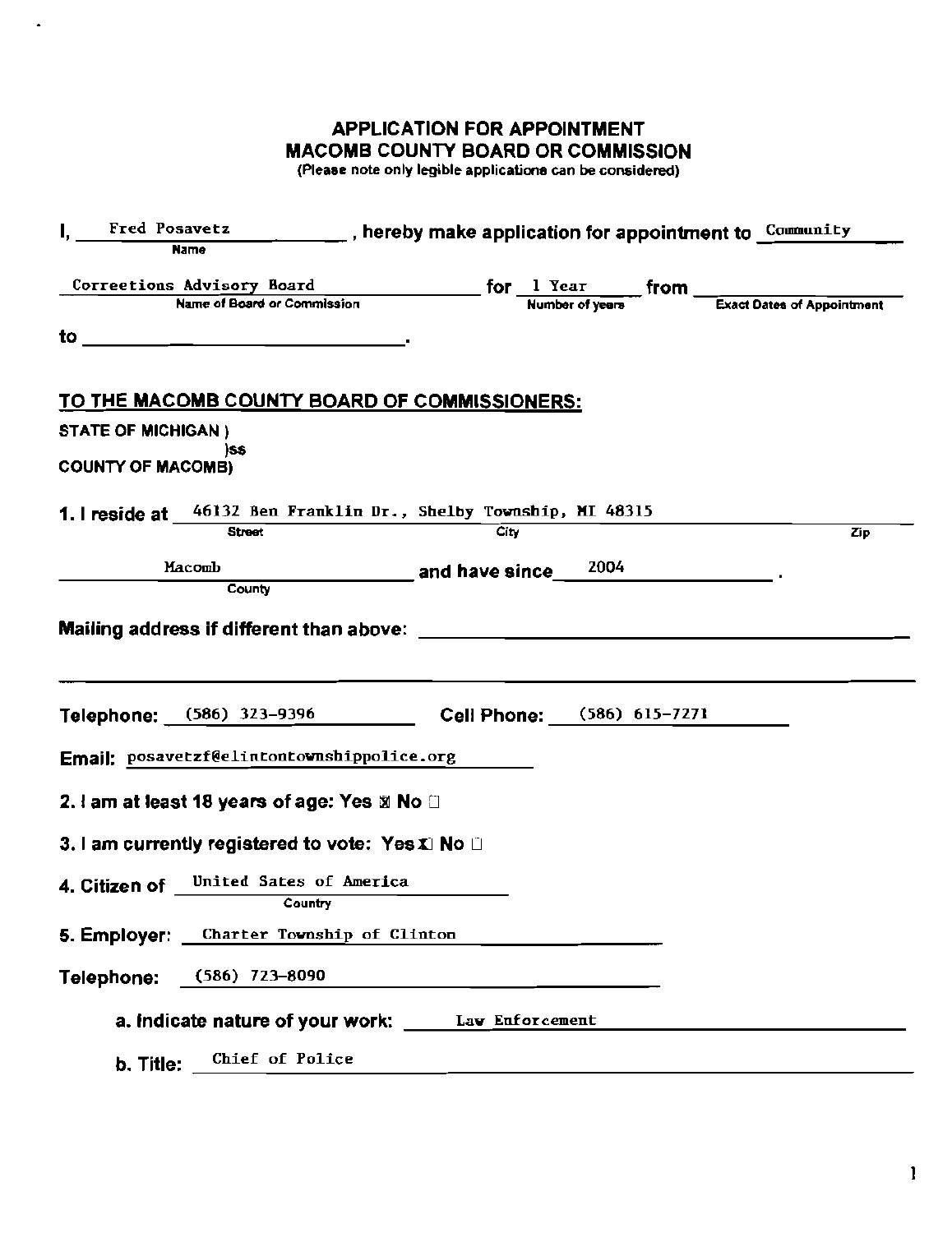#### **6. Educational level and degrees received:** Bachelor Degree in Criminal Justice from

**Wayne State University** 

#### 7. I presently hold the following appointments and elected positions:

|              | Treasury, Macomb County Chiefs of Police | $2009 - 2010$                       |  |
|--------------|------------------------------------------|-------------------------------------|--|
| Title        |                                          | <b>Appointment or Election Date</b> |  |
| <b>Title</b> |                                          | <b>Appointment or Election Date</b> |  |
| Title        |                                          | <b>Appointment or Election Date</b> |  |

#### B. Previously held appointments and/or elected positions:

| <b>Title</b> | Dates Served |
|--------------|--------------|
|              |              |
| <b>Title</b> | Dates Served |
|              |              |
| <b>Title</b> | Dates Served |

9. Have you even been convicted of a felony? If yes, list each, giving date, nature of offense or violation, name and location of court, the penalty imposed, if any, or the disposition of the case. A conviction will not automatically bar you from an appointment.

10. Do you have a conflict of interest or a potential conflict of interest such as a financial or business interest in any contracts, grants, permits, etc. with Macomb County? If so, list the interest (except where required for the appointment).

No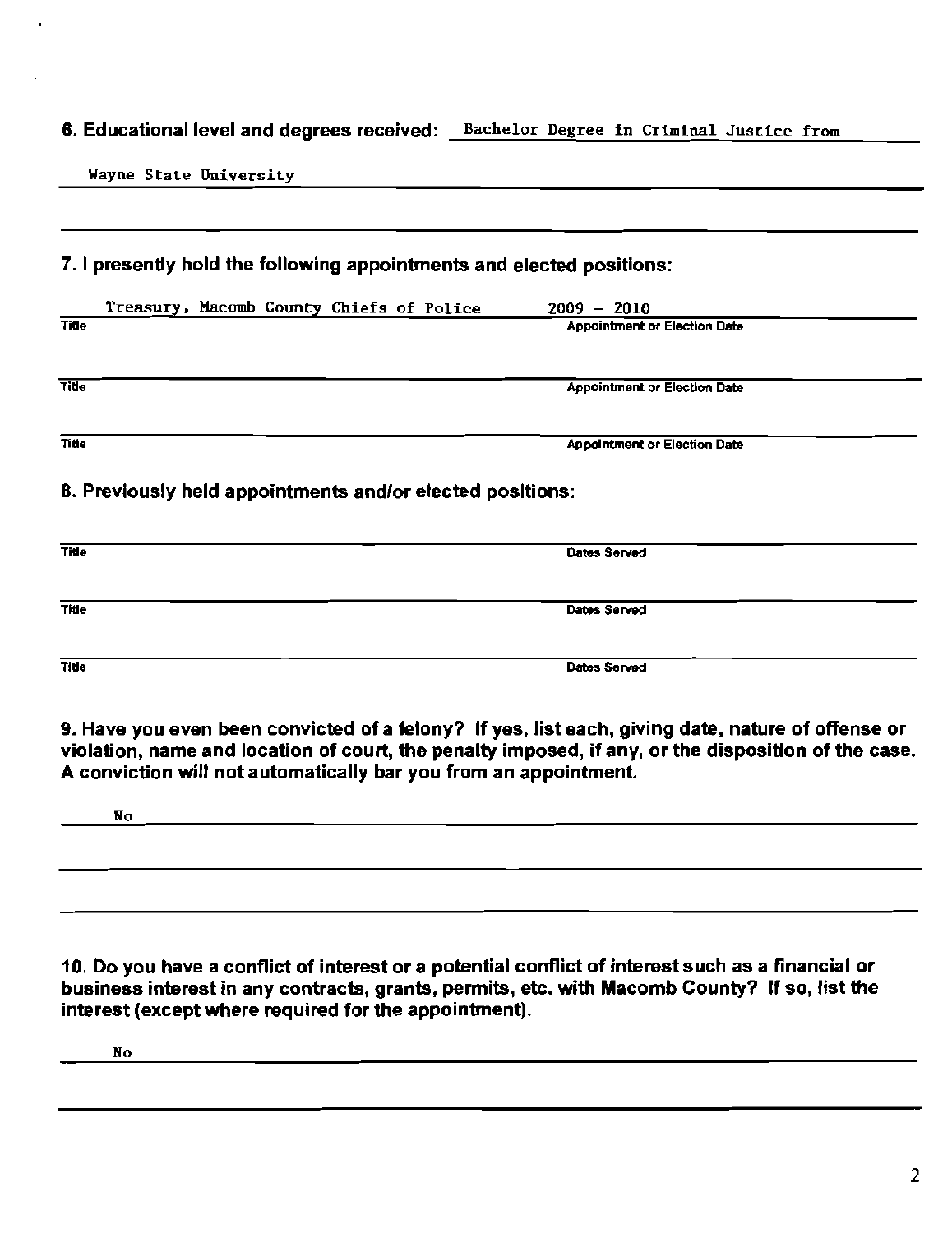11. List any family members who are or have been employed by Macomb County or are or have been elected to County offices.

| N/A<br><u> 1989 - Johann John Stein, mars an deus Amerikaansk kommunister (</u>                                                     |
|-------------------------------------------------------------------------------------------------------------------------------------|
|                                                                                                                                     |
|                                                                                                                                     |
|                                                                                                                                     |
|                                                                                                                                     |
| 12. is this an application for reappointment? Yes □ No <b>N</b>                                                                     |
| If yes, how many years have you served on this board? __________________________                                                    |
| Please indicate your attendance record for the term(s) served $\frac{1}{N_0}$ of meetings attended $\frac{1}{N_0}$ of meetings held |
|                                                                                                                                     |
|                                                                                                                                     |
|                                                                                                                                     |
| <u> 1980 - Jan Samuel de Samuel (1980), estableceu a constructivo de la constructivo de la constructivo de la con</u>               |
|                                                                                                                                     |
|                                                                                                                                     |
|                                                                                                                                     |
| 13. Briefly indicate your qualifications for appointment to this specific board and why you                                         |
| believe<br>your appointment will benefit Macomb County.                                                                             |
|                                                                                                                                     |
| Thirty years of law enforcement experience.                                                                                         |
|                                                                                                                                     |
|                                                                                                                                     |
|                                                                                                                                     |
|                                                                                                                                     |
|                                                                                                                                     |
|                                                                                                                                     |
|                                                                                                                                     |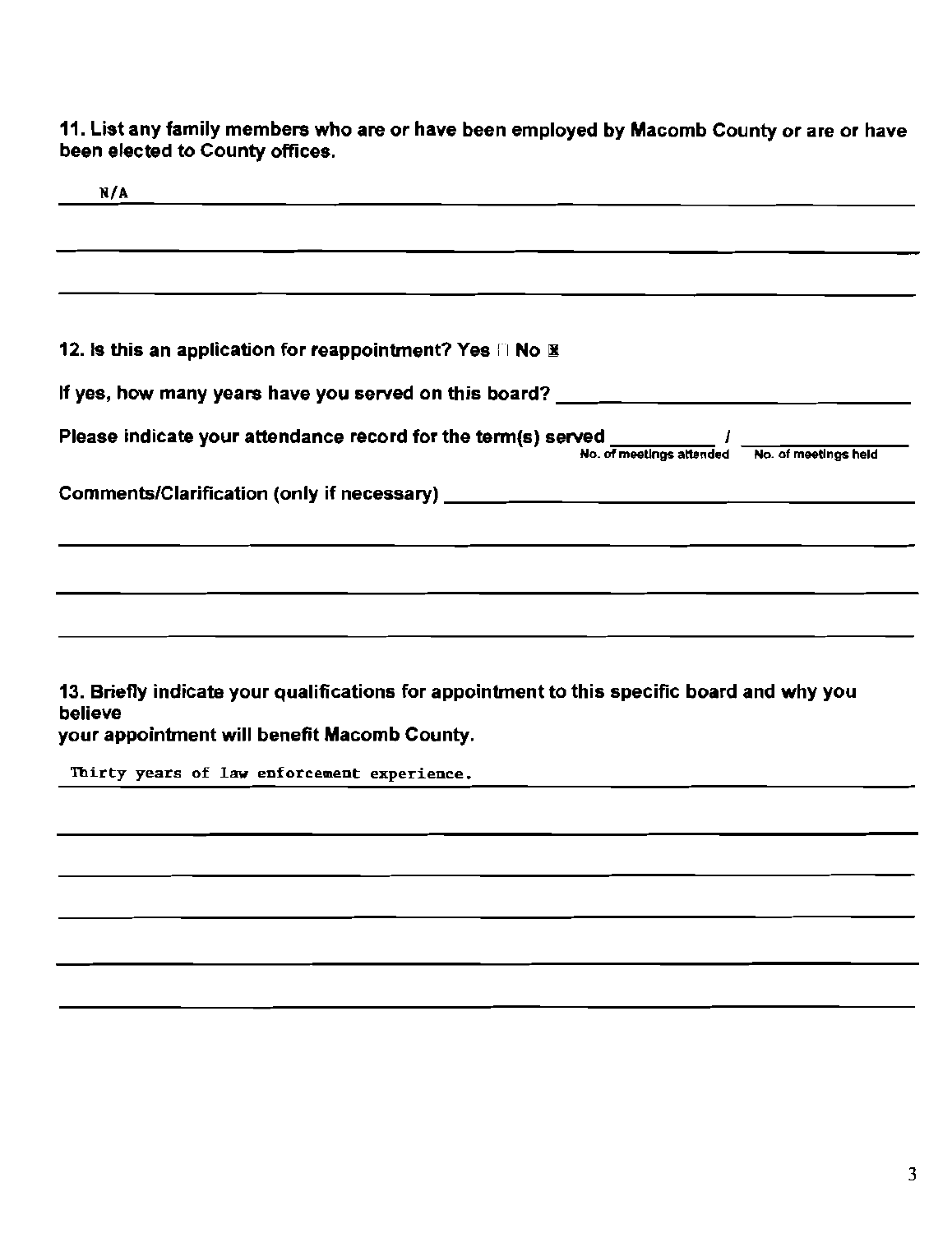**I hereby apply for appointment to** Community Corrections Advisory Boardand **do swear or affinn**  Board or Commission that (1) if appointed, I will comply with all statutory and other requirements and obligations of my appointment; (2) if I cease to comply with such requirements, I automatically forfeit said appointed position; (3) I hold no position or appointment which is a conflict of interest with the appointed position applied for; and (4) to the best of my knowledge and belief, I possess the requisite qualifications for the office I am seeking.

- Signature

Fred Posavetz Name (Print or Type)

Subscribed and sworn to before me this  $19+h$  day of  $Apr_i$  /  $\qquad$  , 20*10*.

subscribed and sworn to before me this<br>  $\frac{19+h}{19}$  day of  $\frac{Apri}{1}$ , 2010.<br>
BARBARA L BARTOSIEWICZ<br>
BARBARA L BARTOSIEWICZ<br>
Nu apprecian expires 5-21 Notary Public  $\overline{\mathscr{J}}$  My commission expires 5-21-11

Macomb County, Michigan

 $\overline{a}$ Nutary Public, Macumb Co., M1

My commission expires:  $\sqrt{5-2i}$  -  $\sqrt{20i}$ 

Note: Applicants  $\text{may} - \text{but it is not required} - \text{attach additional information}$ pertaining to this Application for Appointment if attachments do not exceed the maximum for each item listed below:

- $\bullet$  Resume up to one page
- Letter of Reference  $-$  up to two pages
- Letter of Intent  $-$  up to one page

The following is for Board Office use only: Overseeing Committee:  $P$  Wall  $\epsilon$ ,  $\alpha$   $P$  tu  $\epsilon$  COMPC than  $\delta$ Chair Review for Compliance: (Commissioner Sign-off)

(revised 02109 pd)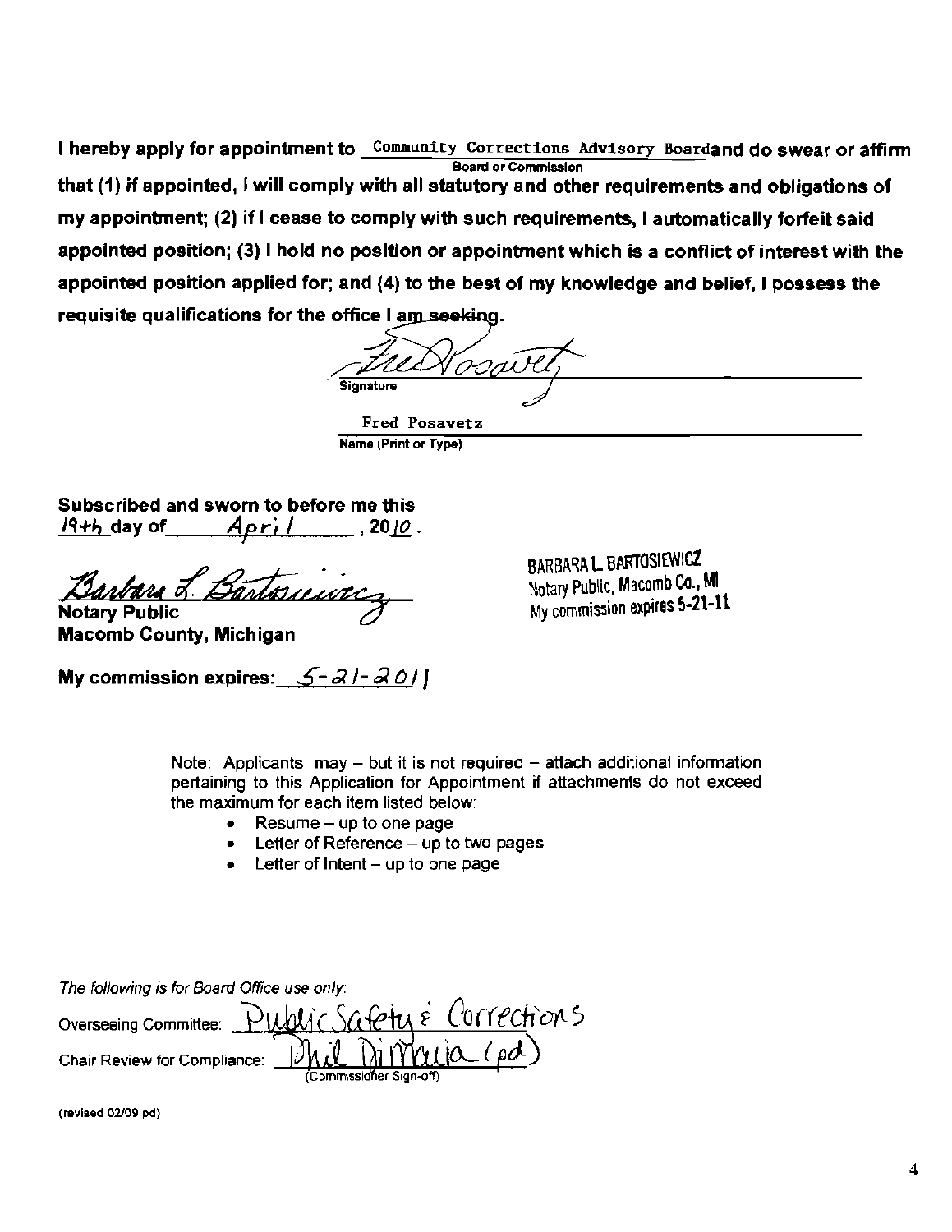# **APPLICATION FOR APPOINTMENT** MACOMB COUNTY BOARD OR COMMISSION<br>(Please note only legible applications can be considered)

| 1, $\frac{\nabla R \leq \nabla}{N \leq R}$ WARNER $\sum$ , hereby make application for appointment to MACURB CODNTY                                                                                                                                                                                               |  |
|-------------------------------------------------------------------------------------------------------------------------------------------------------------------------------------------------------------------------------------------------------------------------------------------------------------------|--|
|                                                                                                                                                                                                                                                                                                                   |  |
| to $3150 - 2014$<br>VILT NAM ERA                                                                                                                                                                                                                                                                                  |  |
| TO THE MACOMB COUNTY BOARD OF COMMISSIONERS:                                                                                                                                                                                                                                                                      |  |
| <b>STATE OF MICHIGAN)</b><br>)SS<br><b>COUNTY OF MACOMB)</b>                                                                                                                                                                                                                                                      |  |
| CLINTON TOWUSHIP<br>1. I reside at $\frac{39657}{\text{street}}$ CRMS BY JT.                                                                                                                                                                                                                                      |  |
| City                                                                                                                                                                                                                                                                                                              |  |
| $MRLDMB$ and have since $NNLMLLE LDE LEMEM$ RE EVR DENC.                                                                                                                                                                                                                                                          |  |
| Mailing address if different than above: with the Mailing and the Mail and Mail                                                                                                                                                                                                                                   |  |
| Telephone: $\underline{A}^2\underline{U}$ , $\underline{A}^2\underline{V}$ , $\underline{A}^2\underline{V}$ , $\underline{A}^2\underline{V}$ , $\underline{A}^2\underline{V}$ , $\underline{A}^2\underline{V}$ , $\underline{A}^2\underline{V}$ , $\underline{A}^2\underline{V}$ , $\underline{A}^2\underline{V}$ |  |
| <sub>Email:</sub> F_WARNER @ COMCAGT. NET                                                                                                                                                                                                                                                                         |  |
| 2. I am at least 18 years of age: Yes <b>X</b> No <sup></sup>                                                                                                                                                                                                                                                     |  |
| 3. I am currently registered to vote: Yes $\boxtimes$ No $\Box$                                                                                                                                                                                                                                                   |  |
| 4. Citizen of UNITED STATES OF PILLEULA<br>Country                                                                                                                                                                                                                                                                |  |
| 5. Employer: KETIRED                                                                                                                                                                                                                                                                                              |  |
| Telephone:                                                                                                                                                                                                                                                                                                        |  |
| a. Indicate nature of your work: 1 010 UTORE HOL THE LUTER TINES FRACT TIAGED                                                                                                                                                                                                                                     |  |
| <b>b. Title: SUFFLY MANAGEMENT SPECIALLY.</b>                                                                                                                                                                                                                                                                     |  |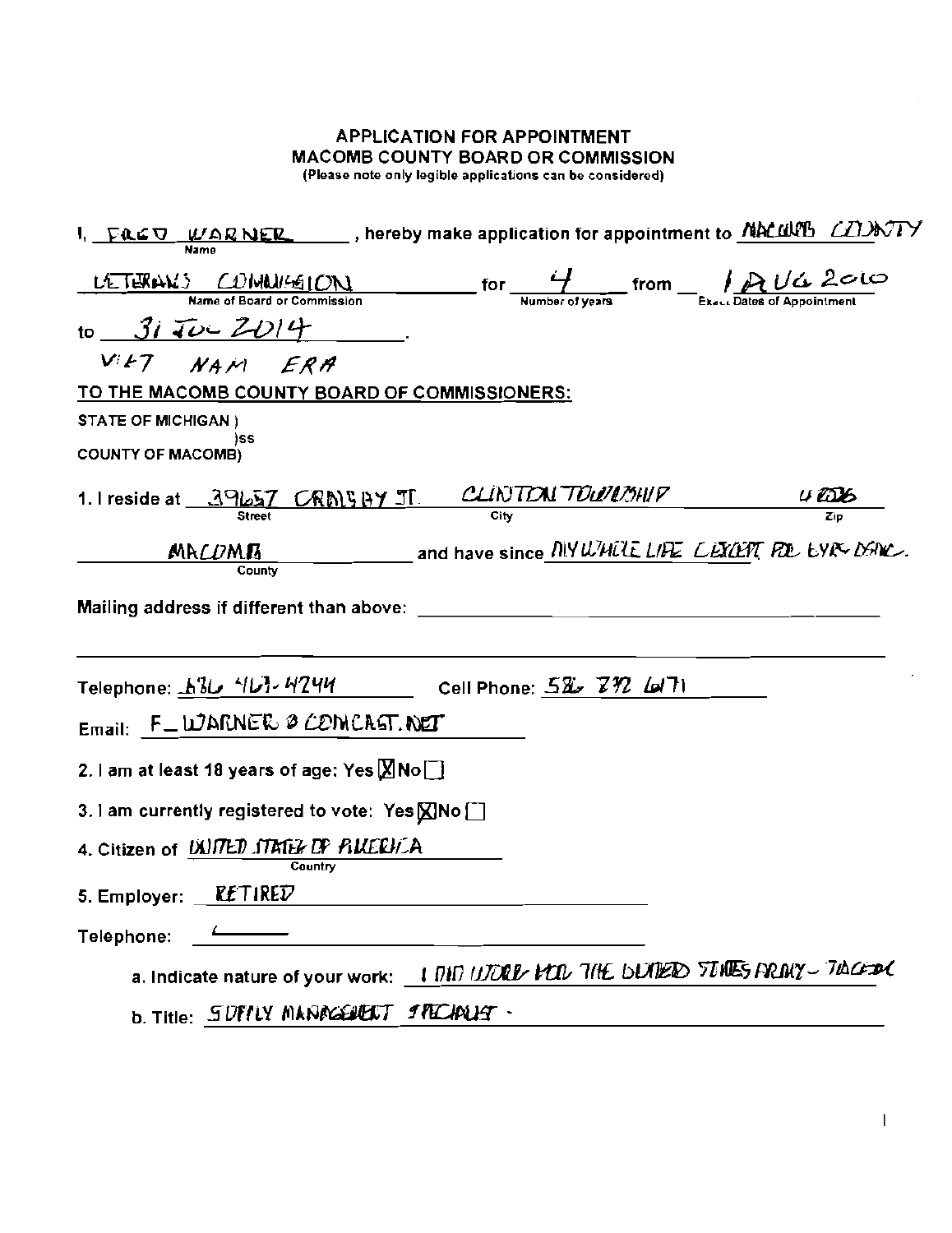# 6. Educational level and degrees received: ASSIZUATES DEGREE 117 ADMIN LEADESTRY

| 7. I presently hold the following appointments and elected positions: |                                     |            |
|-----------------------------------------------------------------------|-------------------------------------|------------|
| MODH LHAPTER LULE<br>$ATU$ TRNT                                       | INACIMIS CIAAJIY                    | $5 - 2007$ |
| <b>Title</b>                                                          | <b>Appointment or Election Date</b> |            |
| COMMITTEE BIEMPER PARNIGAN VETERALLS TRUST FLUDD                      |                                     | 5 - ZOOB   |
| Title                                                                 | <b>Appointment or Election Date</b> |            |
|                                                                       |                                     |            |
| <b>Title</b>                                                          | <b>Appointment or Election Date</b> |            |
|                                                                       |                                     |            |
| 8. Previously held appointments and/or elected positions:             |                                     |            |
| COMMANDATE MOTH 1513                                                  | $5 - ZCD$                           | $6 - 2007$ |
| Title                                                                 | <b>Dates Served</b>                 |            |
| ADIUTANT<br>DAY CANTEL WH                                             | $J - 7C1$                           | D ZOOD     |
| <b>Title</b>                                                          | <b>Dates Served</b>                 |            |
| CHHAAIN UFW CHAFTEL 7873                                              | $5$ -2006                           | 6-2275     |
| Title                                                                 | Dates Served                        |            |

9. Have you even been convicted of a felony? If yes, list each, giving date, nature of offense or violation, name and location of court, the penalty imposed, if any, or the disposition of the case. A conviction will not automatically bar you from an appointment.

*1Jt=.* 

10. Do you have a conflict of interest or a potential conflict of interest such as a financial or business interest in any contracts, grants, permits, etc. with Macomb County? If so, list the interest (except where required for the appointment).

<u> 1950 - Johann Stein, marwolaethau a bhann an t-</u>

ND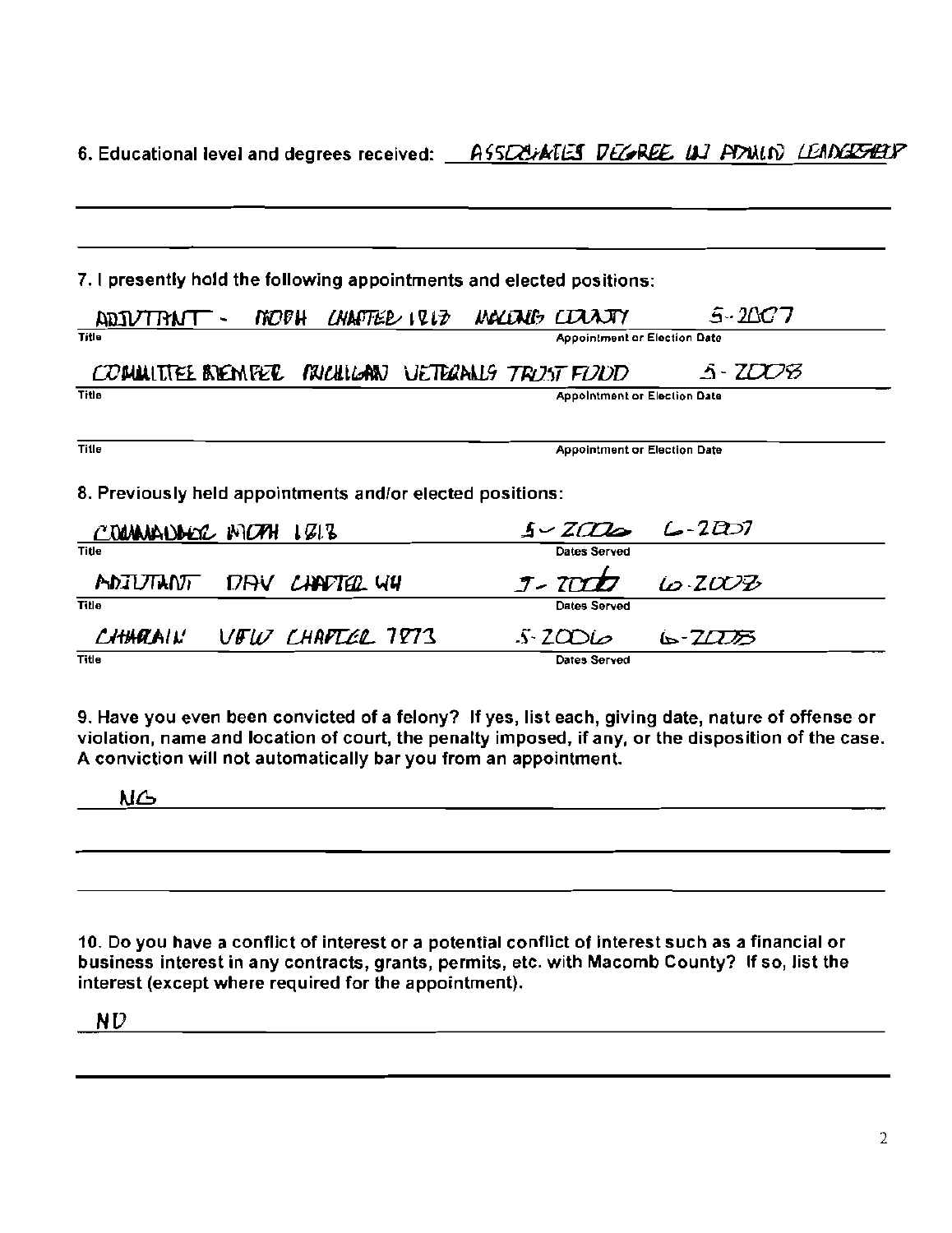11. List any family members who are or have been employed by Macomb County or are or have been elected to County offices.

| NOME                                                                                                                                               |
|----------------------------------------------------------------------------------------------------------------------------------------------------|
|                                                                                                                                                    |
| 12. Is this an application for reappointment? Yes $\Box$ No $\boxtimes$                                                                            |
| If yes, how many years have you served on this board? _________________________________                                                            |
| Please indicate your attendance record for the term(s) served<br>No. of meetings attended No. of meetings held                                     |
|                                                                                                                                                    |
|                                                                                                                                                    |
|                                                                                                                                                    |
| 9. Briefly indicate your qualifications for appointment to this specific board and why you believe<br>your appointment will benefit Macomb County. |
| HAVE WONKED WITH UETERNING FOR A LENZITHLY PERIOD OF TIME. 1971-PREGIT                                                                             |
| I DIODERSTAND THEIR WEEDS, THRIR PROBLEMS, AND WAVE HELDAYS ASSIGTED THEM                                                                          |
| LITHE IVEVER I HAD THE OD PRECEDINTY. I HAVE LOOKKED UT THE NATIONAL SERVICE                                                                       |
| <b>DEFICES (MOPH) AND SHARED IN MUTARY EXTERENTS IN THE STODENTS IN</b>                                                                            |
| WARREN'S SCHOOLDED ARROWS FOR CONVERT AND OVEREAL EXPERENCES                                                                                       |
| DRAWN TROM WY 60 YES IN THE MILITROY! USING.                                                                                                       |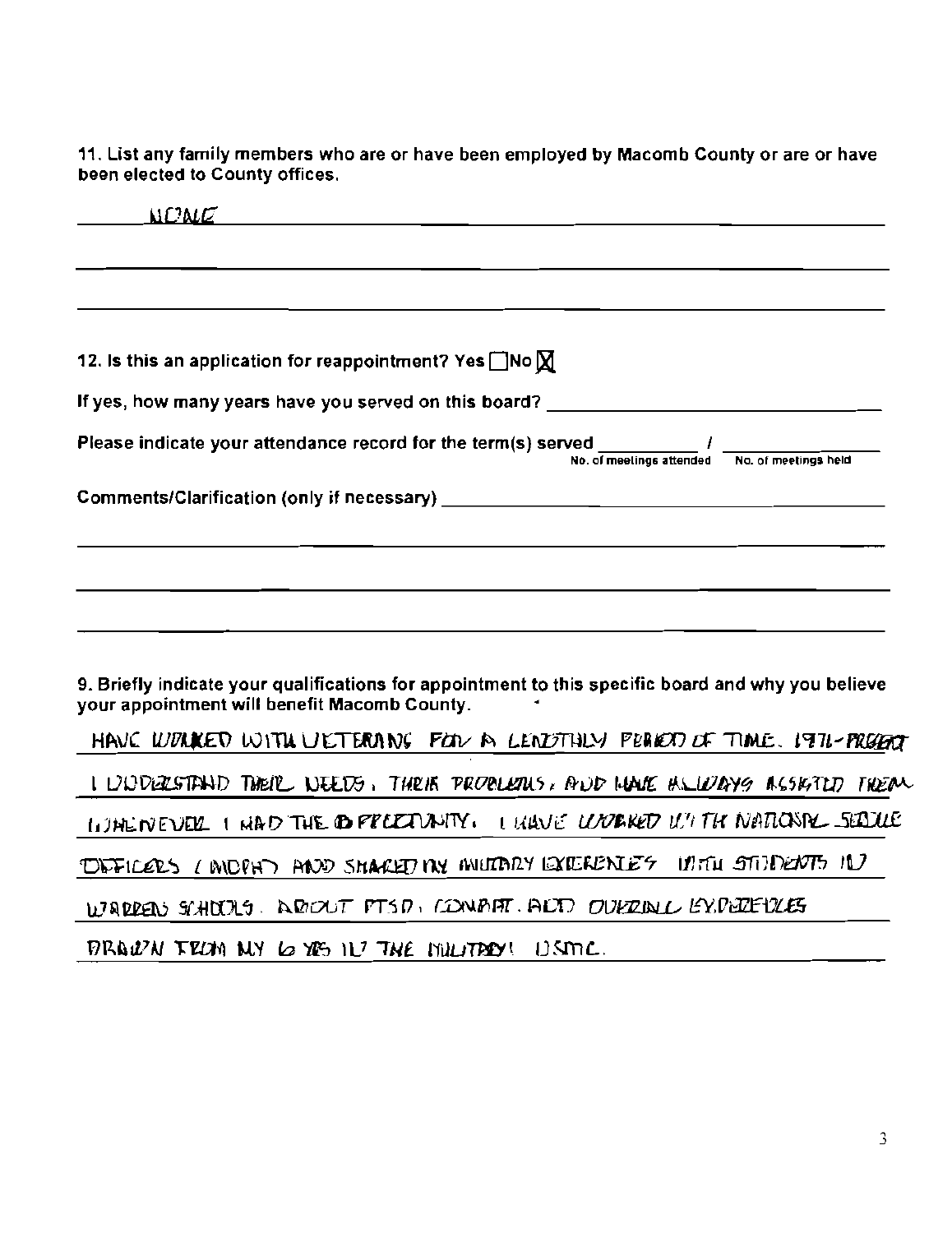I hereby apply for appointment to MALOME COUVTY VETERANS and do swear or affirm Board or Commission that (1) if appointed, I will comply with all statutory and other requirements and obligations of my appointment; (2) if I cease to comply with such requirements, I automatically forfeit said appointed position; (3) I hold no position or appointment which is a conflict of interest with the appointed position applied for; and (4) to the best of my knowledge and belief, I possess the requisite qualifications for the office I am seeking.

 $4000$ Signature FREDRICK A. WARNEE Name (Print or Type) Subscribed and sworn to before me this \Sc"aayof , 20lQ., Notary/Public **MYRA A CORYELL** Macomb-County, Michigan Notary Public, Macomb County, MI My Commission Expires 09/15/2013 (Acting in Macomb County) My commission expires:

Note: Applicants may  $-$  but it is not required  $-$  attach additional information pertaining to this Application for Appointment if attachments do not exceed the maximum for each item listed below:

- Resume up to one page
- $\bullet$  Letter of Reference  $\div$  up to two pages
- $\bullet$  Letter of Intent  $-$  up to one page

The following is for Board Office use only: Overseeing Committee: \_ Chair Review for Compliance: \_<u>/\WWWK\_/D\_COZV</u> <u>\_\_\_Pulguic Services</u>

(revised 02109 pd)